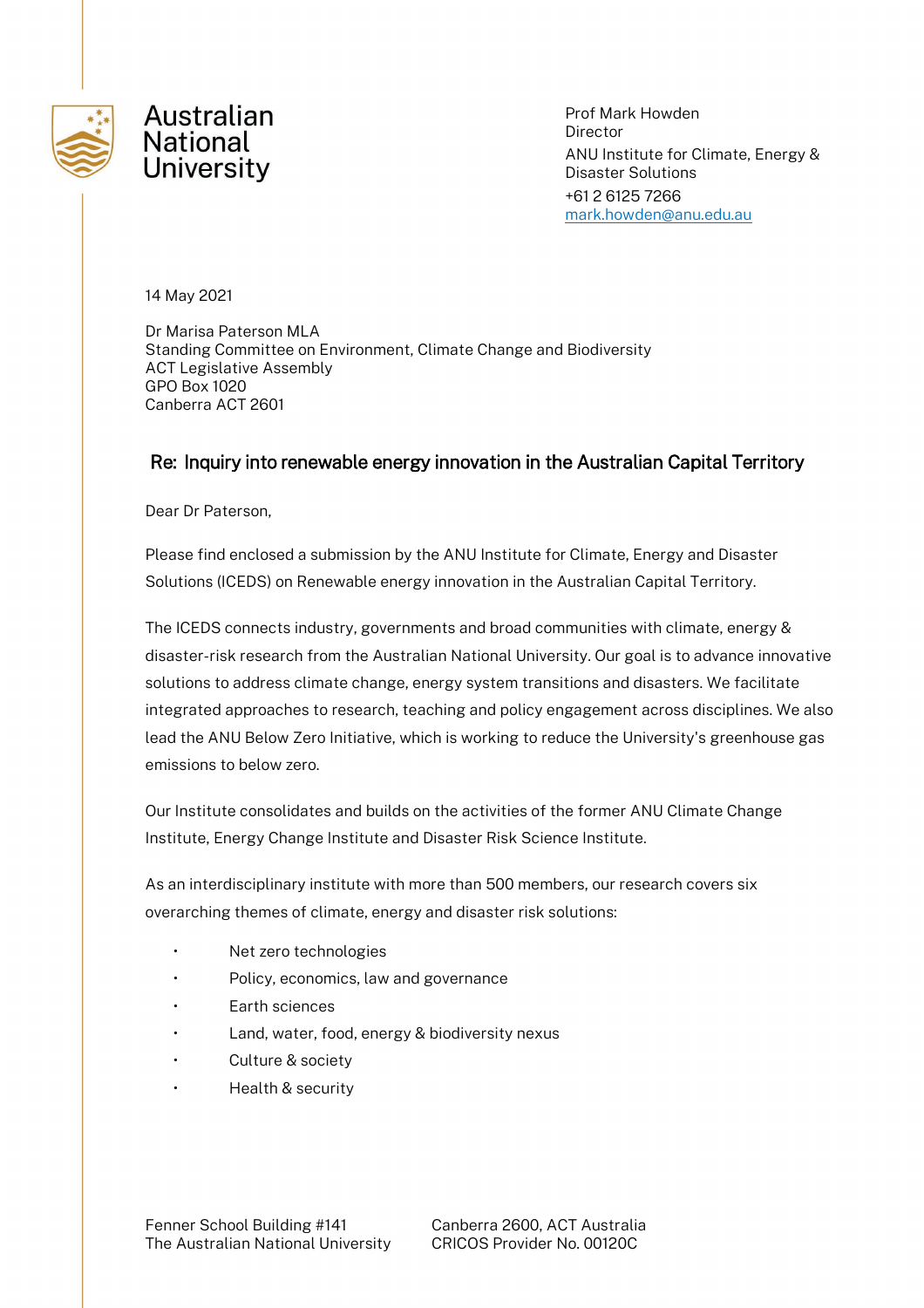The following Institute members have contributed to this submission (in alphabetical order) Prof Xuemei Bai, Prof Ken Baldwin, Prof Lachlan Blackhall, Dr Yuan Peng, Dr James Prest, Dr Igor Skryabin, Assoc Prof Matt Stocks.

Please contact us at the above address should you have any queries regarding this submission. We are ready to give evidence in person to the Committee to elaborate.

Sincerely,

Prof Mark Howden

Director, ANU Institute for Climate, Energy & Disaster Solutions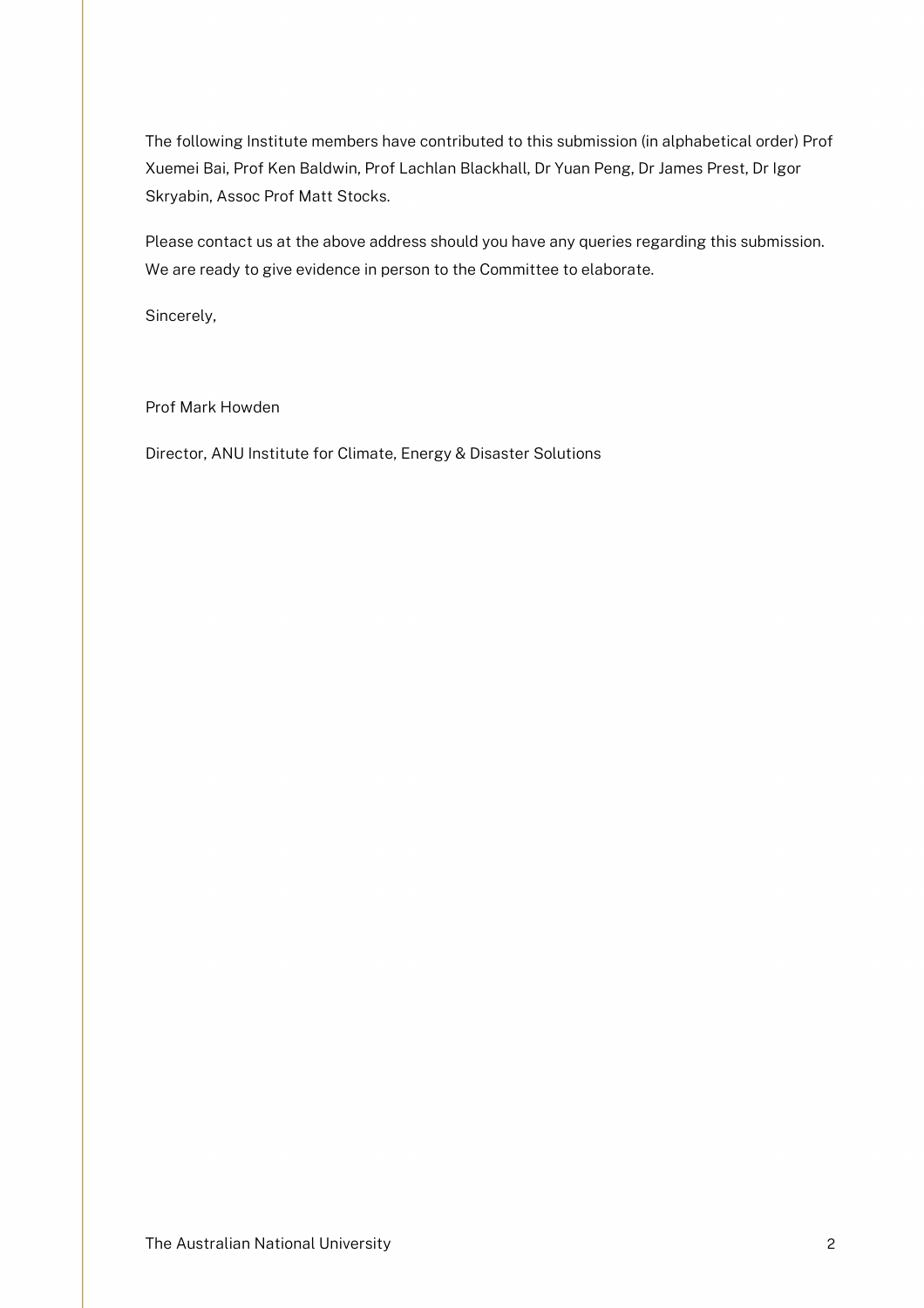

# Submission on renewable energy innovation in the Australian Capital Territory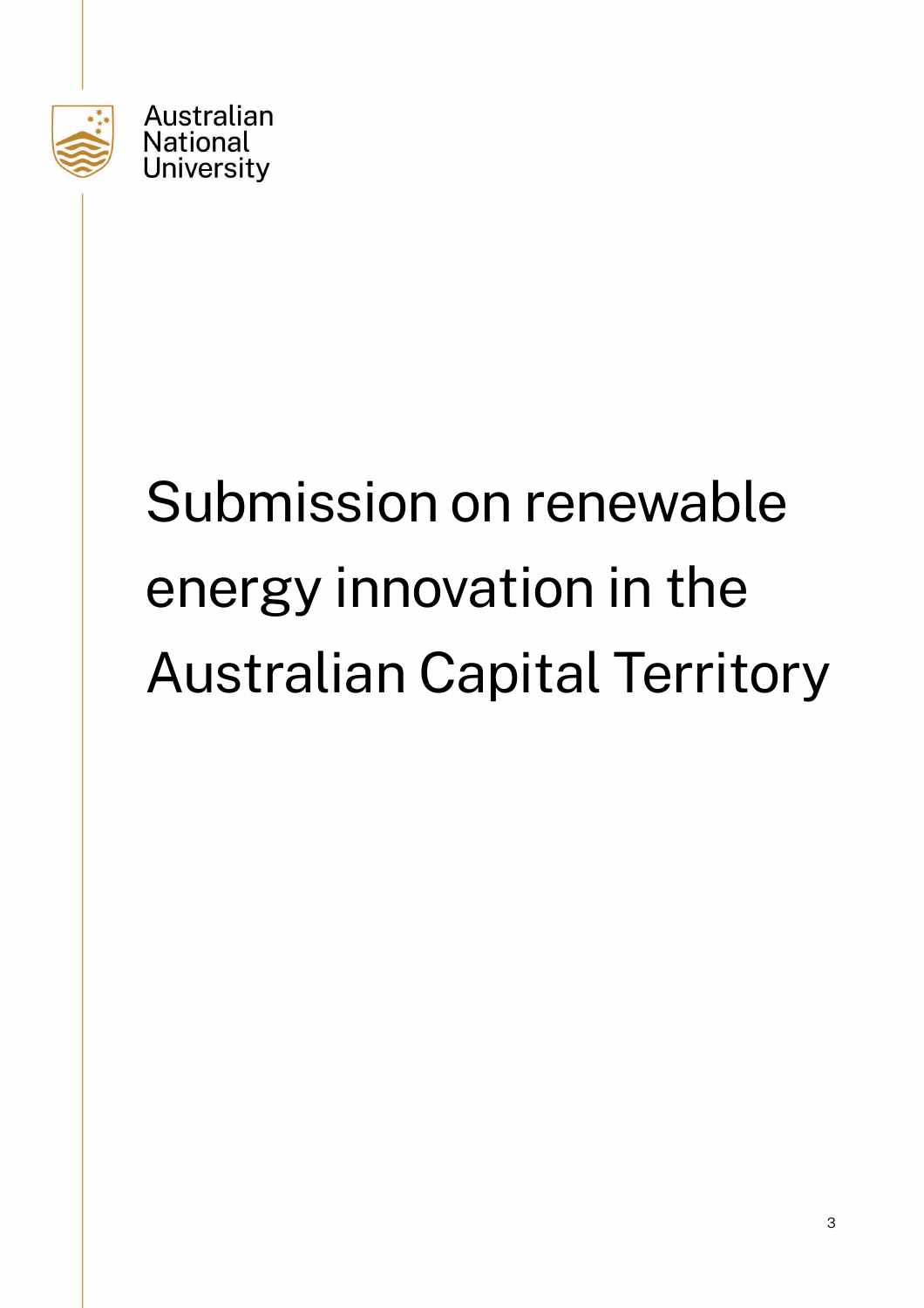# General: Opportunities and Challenges

The ACT has the following advantages:

- A large, diverse and international-level research and education sector;
- A highly educated population with strong buy-in to renewable energy;
- Good connections to international stakeholders, including through foreign embassies;
- A potential for integration with international research activities through the Australian National University (ANU); and
- Has a small but growing renewable energy innovation ecosystem, having succeeded in attracting several energy companies, consulting businesses and industry peak bodies to locate their Australian HQ in Canberra. These bodies are already collaborating with the ANU, University of Canberra, UNSW, CIT and CSIRO on a number of energy projects.

It also has the following disadvantages:

- The ACT does not have sectoral complexity and governmental resources of larger states;
- It has no major manufacturing plants and is, therefore, difficult to connect research with actual industrial needs;
- It has no R&D centres run by global manufacturing companies;
- It does not have a complete high technology ecosystem; and
- Despite its great potential for innovation, the ACT is generally a follower rather than a creator of most new technological solutions.

# a) Opportunities and challenges to boost renewable energy research, technology development and new zero emissions industries in the ACT.

#### Innovation ecosystem

Within a context of policy advice to a government dominated by officers trained only in neo-classical economics, often the starting point is to reject requests to support innovation with policy measures<sup>[1](#page-3-0)</sup> unless a specific market failure can be easily identified (e.g. principal-agent problem affecting energy efficiency measures in leased buildings). Broader measures to support and encourage innovation are seen as an unjustifiable intervention in the free market, despite the fact that successful advanced economies (e.g. Japan, South Korea, Singapore, Denmark) have sought to craft and guide the development of an R&D and innovation ecosystem. This hesitancy can limit the scope of activities that the government contemplates. However, as experts in innovation policy have identified for some time, lack of success in encouraging innovation and creating self-sustaining momentum can result from system failures, not

<span id="page-3-0"></span> <sup>1</sup> Trevor Matthews and John Ravenhill, The Neo-Classical Ascendancy: The Australian Economic Policy Community and Northeast Asian Economic Growth (1995) at 27.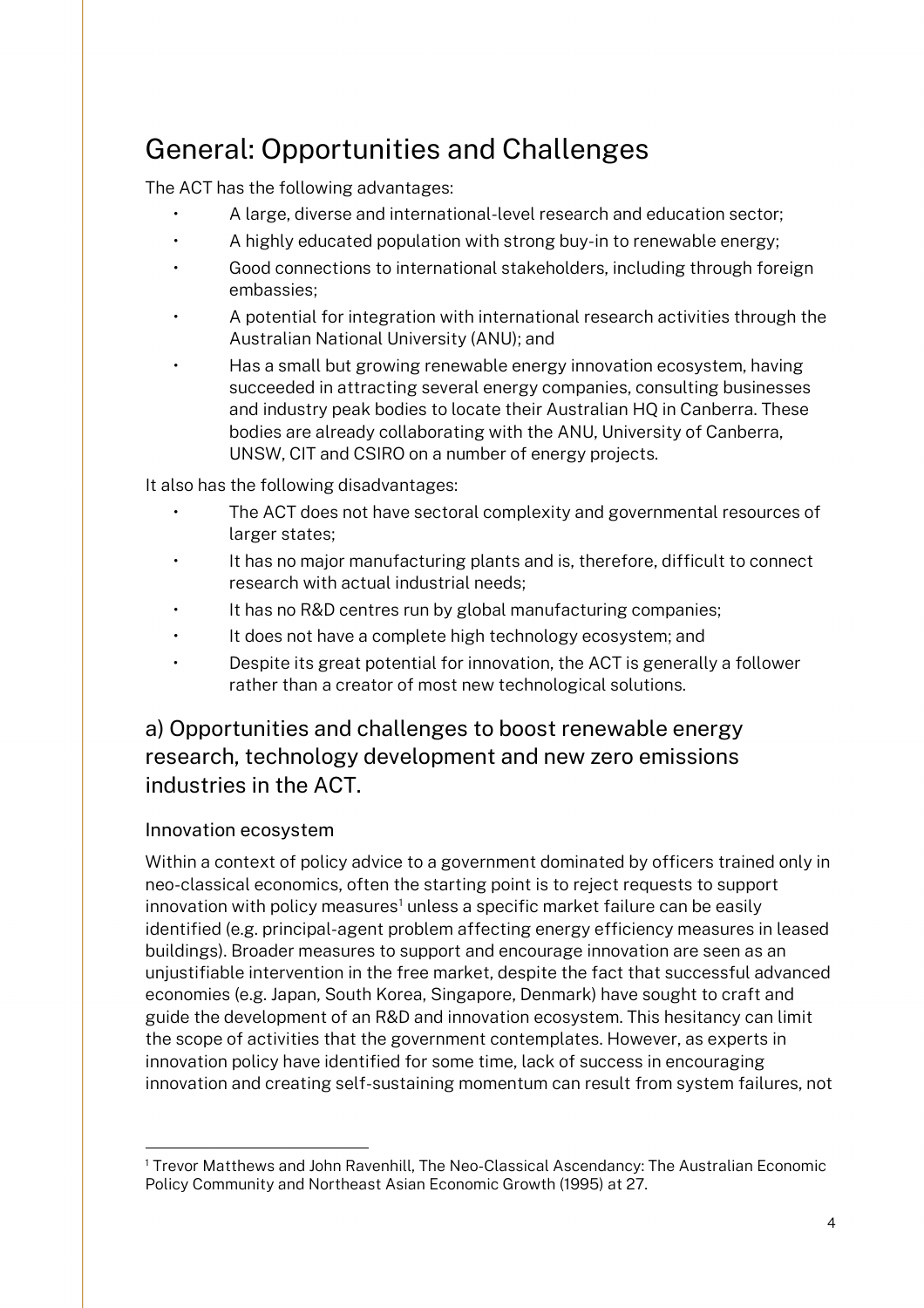just market failure<sup>[2](#page-4-0)</sup>. Appropriate policy initiatives could be devised in order to grow and develop the energy innovation ecosystem in the ACT. These activities include consideration of the social and socio-technical aspects of the energy transition[3](#page-4-1).

The ACT must focus on options within its power. Part of the innovation ecosystem is governed by national frameworks and factors plus international parameters over which the ACT does not have significant influence. For example, the National Electricity Law and National Electricity Rules are not set by ACT Assembly, although the ACT can have input via the National Cabinet's Energy Council.

#### Sector-specific measures:

An obvious point is that initiatives and measures need to be sector-specific in their design. For example, interventions to encourage urban energy-efficiency retrofitting are likely to be different to policy measures designed to reduce emissions in the transport sector. On this basis, we encourage sector-specific consultations with stakeholders – including consumer representative organisations and community energy organisations<sup>[4](#page-4-2)</sup> - with a view to strategic interventions and measures (through a process of 'co-creation') that will have a significant impact<sup>5</sup>. Part of this will require an honest appraisal of the effectiveness of the legislative and policy framework surrounding particular issues and sectors such as energy efficiency in buildings $<sup>6</sup>$  $<sup>6</sup>$  $<sup>6</sup>$  and</sup> sub-sectors such as commercial property or residential rental properties $7$ .

#### Broad suggestions

#### We recommend the ACT should:

- (i) Examine measures to reduce the transaction costs for all participants associated with leveraging of locally-sourced research and development funding by federal funding agencies such as ARENA and the Australian Research Council;
- (ii) Encourage research into the potentially disruptive net-zero and below-zero emission technologies that draw from renewable energy;
- (iii) Support the demonstration and local implementation of new technologies; and

<span id="page-4-0"></span> <sup>2</sup> Mark Dodgson, Alan Hughes, John Foster, Stan Metcalfe, (2011) "Systems thinking, market failure, and the development of innovation policy: The case of Australia", 40(9) Research Policy 1145-1156, https://doi.org/10.1016/j.respol.2011.05.015; Mercedes Bleda, Pablo del Río, (2013) "The market failure and the systemic failure rationales in technological innovation systems", 42(5) 1039-1052, https://doi.org/10.1016/j.respol.2013.02.008.

<span id="page-4-1"></span><sup>&</sup>lt;sup>3</sup> Phil Johnstone and others, 'Waves of Disruption in Clean Energy Transitions: Sociotechnical Dimensions of System Disruption in Germany and the United Kingdom' (2020) 59 Energy Research & Social Science 101287.

<span id="page-4-2"></span><sup>4</sup> Elisabeth Dütschke and Julius P Wesche, 'The Energy Transformation as a Disruptive Development at Community Level' (2018) 37 Energy Research & Social Science 251. <sup>5</sup> Anatol Itten and others, 'Co-Creation as a Social Process for Unlocking Sustainable Heating Transitions in Europe' (2021) 74 Energy Research & Social Science 101956.

<span id="page-4-4"></span><span id="page-4-3"></span><sup>6</sup> Paula Kivimaa, Hanna-Liisa Kangas and David Lazarevic, 'Client-Oriented Evaluation of "Creative Destruction" in Policy Mixes: Finnish Policies on Building Energy Efficiency Transition' (2017) 33 Energy Research & Social Science 115.

<span id="page-4-5"></span> $7$  Tim Dixon, Simon Lannon and Malcolm Eames, 'Reflections on Disruptive Energy Innovation in Urban Retrofitting: Methodology, Practice and Policy' (2018) 37 Energy Research & Social Science 255.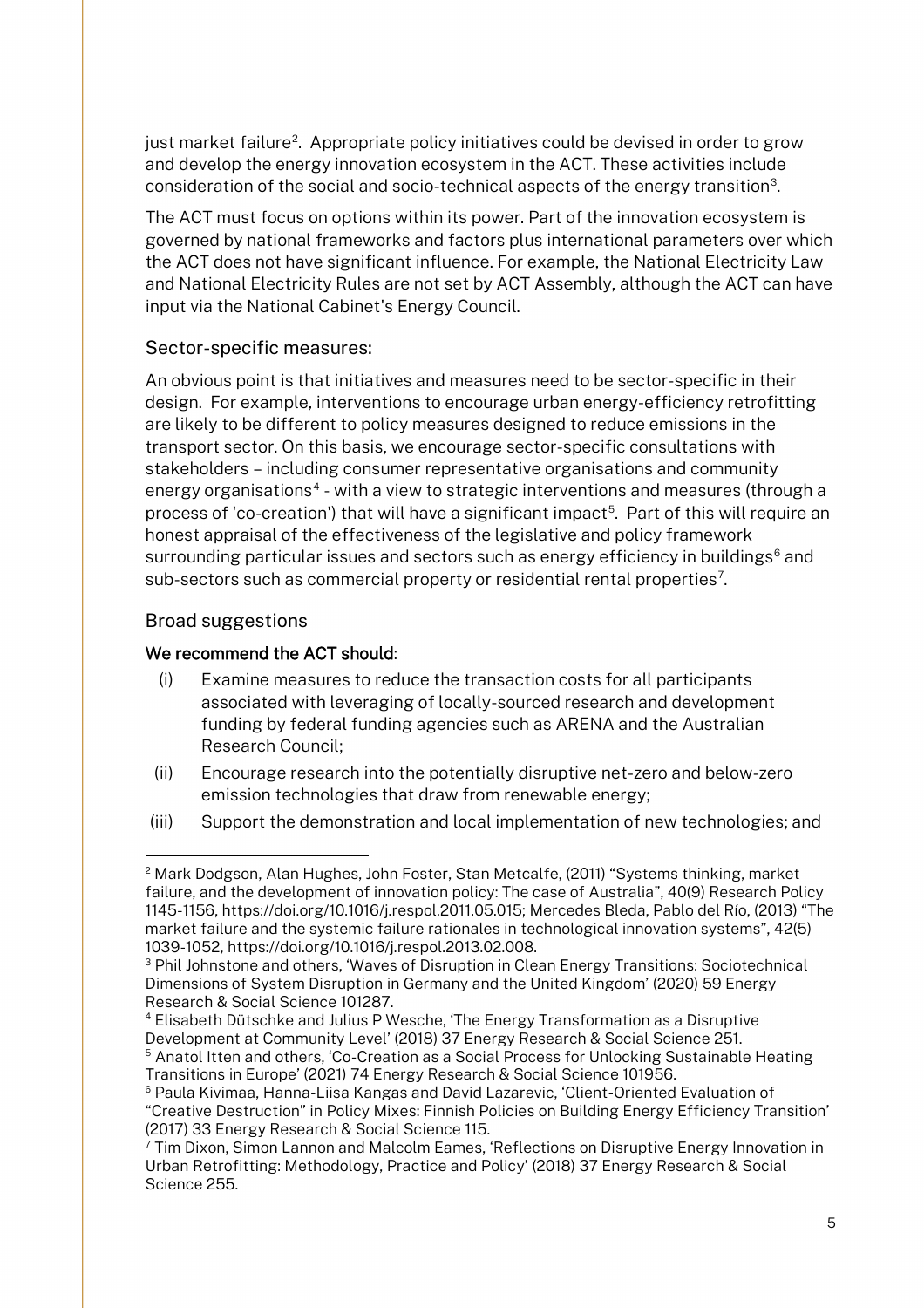(iv) Coordinate government and university renewable energy initiatives, both in research and the adoption of renewable energy technologies.

#### Specific suggestions

- (i) Energy sector employee mobility and exchange program;
- (ii) Government-sponsored innovation support including regular network building events;
- (iii) Consideration of design of ACT Government procurement to reward and encourage innovative approaches to procurement actions that raise significant energy and climate aspects<sup>8</sup>;
- (iv) Regulatory 'sandbox' within ACT energy laws to enable innovation and experimentation in consultation with ICRC (in consultation with AER and IPART (NSW) [9;](#page-5-1) and
- (v) Regulatory alignment with NSW in electricity and gas law.

b) Opportunities and challenges to establish the ACT as a national hub for renewable energy technologies and industries, including zero emissions vehicles.

#### We recommend the ACT should:

- (i) Create research and demonstration facilities that are nation-leading, such as the hydrogen test facility and hydrogen vehicle refuelling station;
- (ii) Support the creation of renewable energy start-up companies and build the local high technology ecosystem, following the examples like Windlab;
- (iii) Coordinate government and university renewable energy initiatives, both in research and the adoption of renewable energy technologies, including zero emissions vehicles;
- (iv) See also: e) (ii)

# c) Opportunities and challenges to innovatively finance and/or manage renewable energy in the ACT

(i) ACT has led the country in the transition to 100% renewable energy, pioneering the reverse auction process that has since been adopted in other jurisdictions. The surrender of renewable energy certificates (RECs) from this scheme has enabled ACT to claim it is 100% powered by renewable energy. However, businesses in the ACT cannot benefit from the ACT 100% renewable electricity in their emissions reporting. The surrender of certificates is considered a voluntary action and liable entities need to report their SCOPE 2 emissions at the same intensity as NSW businesses. Therefore, there is no reporting benefit for a liable entity to operate their business in the ACT. This reduces the potential desirability of the ACT as a low emissions base for businesses. We

 <sup>8</sup> Government Procurement Act 2001 (ACT)

<span id="page-5-1"></span><span id="page-5-0"></span><sup>9</sup> Competition Policy Reform Act 1996 (ACT), National Competition and Consumer Act; Independent Competition and Regulatory Commission Act 1997;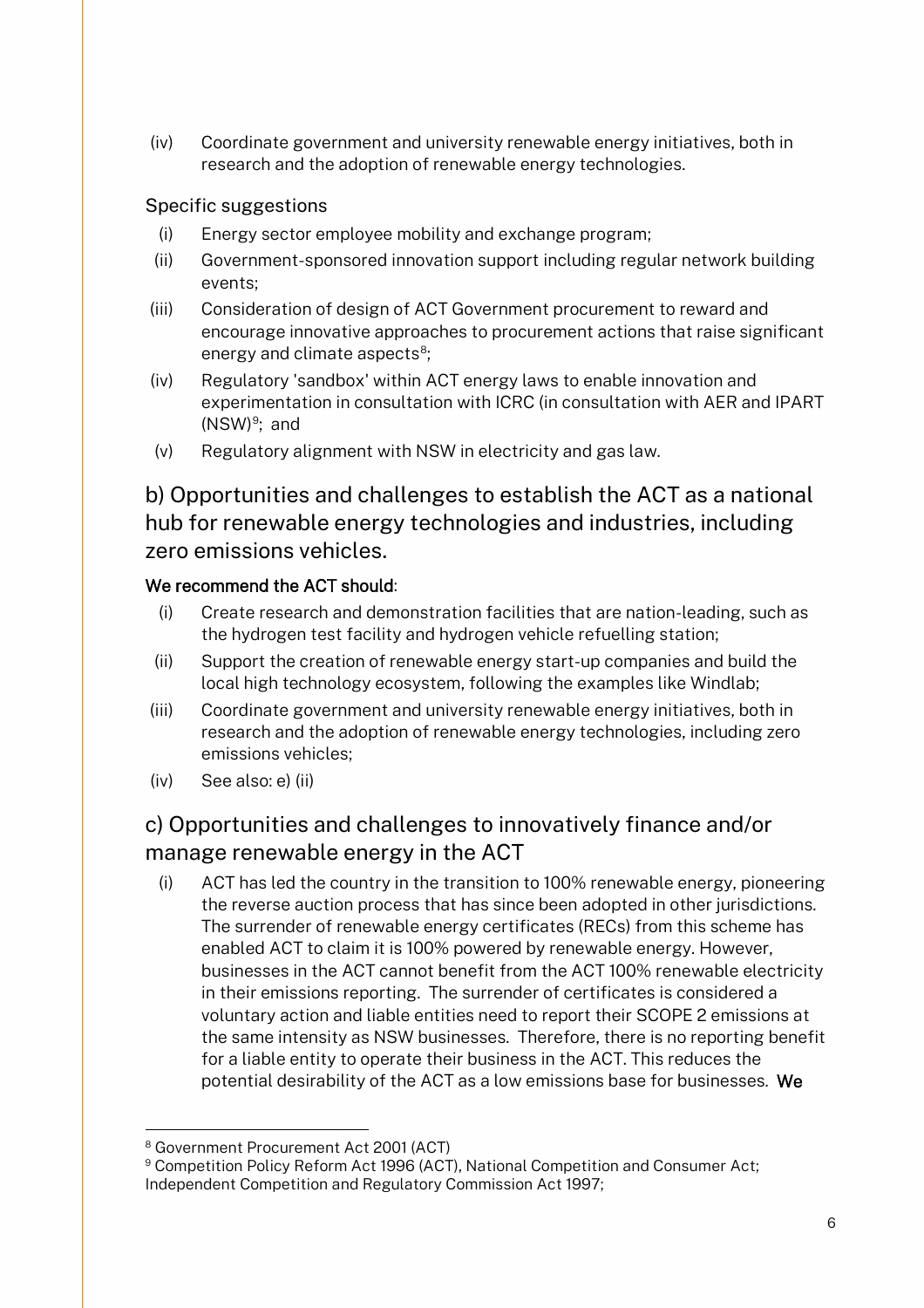recommend the ACT should explore if changes could be made to NGERS reporting to reflect the ACT's low emissions electricity status.

- (ii) Green Goods certification is emerging as a methodology for demonstrating that a product is produced with low consequential emissions. RECs are the most likely mechanism to demonstrate that a product is produced from low emissions electricity (e.g. hydrogen). We recommend the ACT should consider whether they wish to transfer RECs to the producer of the Green Goods for the producer to surrender to demonstrate low emissions electricity use. This would have the advantage of attracting green manufacturing to the ACT; however, there is a risk of significant additional demand that would require the additional purchase of renewable electricity by the ACT and associated costs for the ACT.
- (iii) To manage the uptake of renewable energy in the ACT, barriers to the efficient use of flexible electricity demand should be minimised. ACT's low emissions targets will require the electrification of most transport and the displacement of fossil gas for space and hot water heating. We recommend the ACT should consider potential actions, including:
	- Subsidies for installation of equipment for directing rooftop solar to charging electric vehicles or hot water heating rather than export. This would encourage the establishment of businesses and technologies in the ACT to deliver this service.
	- Trials and promotion of results for solar photovoltaics driven heat pumps with thermal storage (water, phase change or ground based) to determine the suitability of these technologies in Canberra's climate. This would create business opportunities for delivering these services in Canberra which could then expand into other cool climate regions.
	- Accelerate the availability of low-interest loans (or other finance mechanisms) for gas to electricity conversions, in combination with good calculations of relative running costs. Capital cost is a major barrier to changes in technology, while clearly lower annual cost (loan + running) would encourage a more rapid switch. Much of this equipment has multidecade life, so purchasing decisions today will likely have a significant impact on the ability to meet 2030 to 2040 emission reduction targets.
	- Conduct a study into the relative merits of sector coupling /sector integration as compared to the all-electric approach, which would involve restrictions on new or replacement gas heaters.

## d) Strategies to address limitations to collaboration and innovation between renewable energy stakeholders.

#### We recommend the ACT should:

- (i) Promote and establish renewable energy clusters using the example of the NERA hydrogen technology hub;
- (ii) Continue to use the research and education local co-investment requirements for future renewable energy reverse auctions (as will be needed for increased electrification) and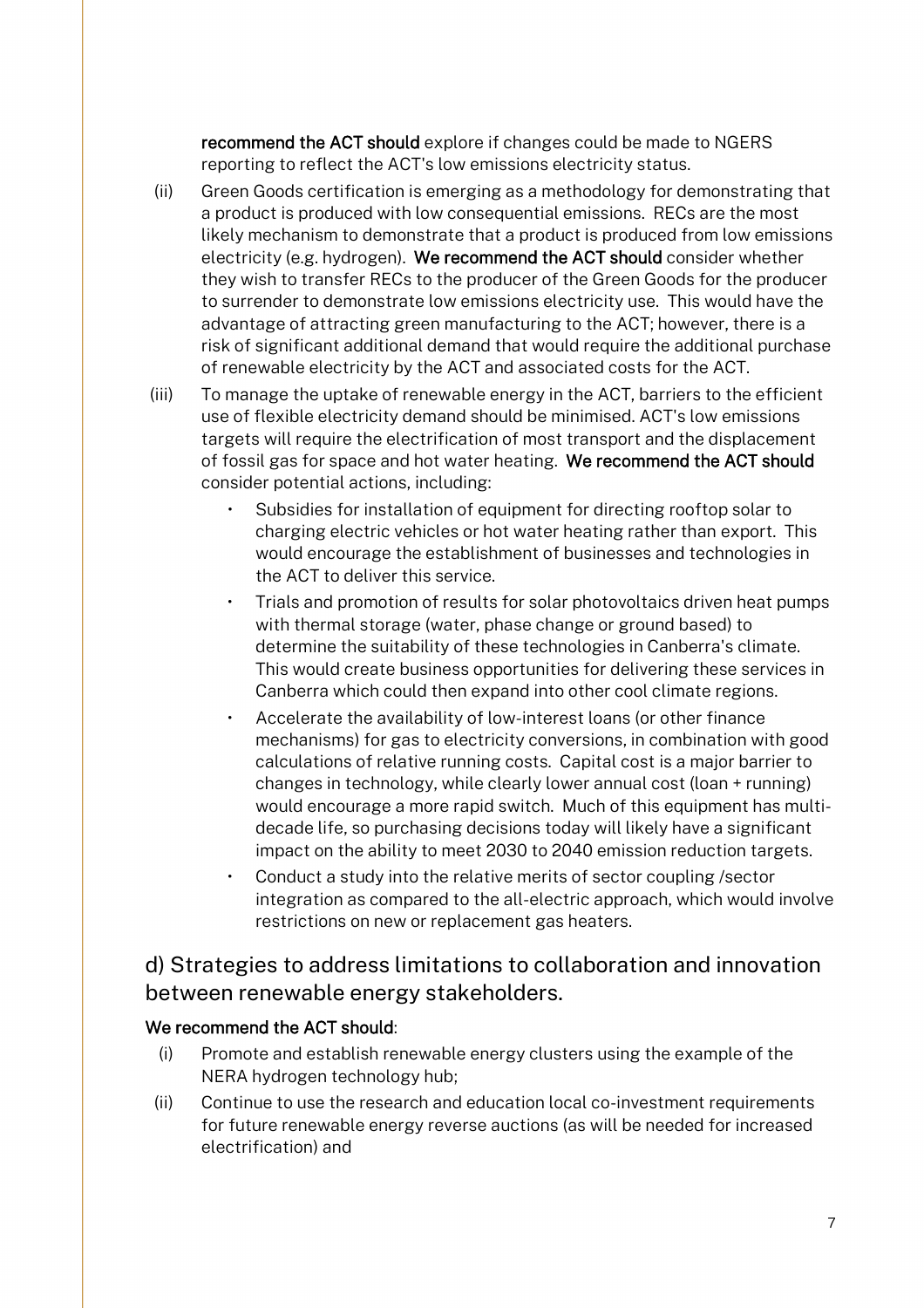(iii) Continue to involve the common energy provider/energy infrastructure combination of ActewAGL/Evoenergy in engagement between key stakeholders and the research sector to help co-design future energy systems.

e) The effectiveness of administration and funding of Australian Capital Territory Government policy and regulatory settings relating to renewable energy, climate action and emissions reduction.

- (i) We recommend the ACT should examine the effective emissions reductions associated with the renewable energy supply given the different temporal and spatial (interconnector constraints) aspects to determine if additional renewable electricity purchases should be made to justify the zero emissions electricity assumption with 100% renewable offsets, particularly given the large fraction of generation in South Australia.
- (ii) To achieve 2045 targets, the transition to low emissions vehicles in the ACT must be accelerated. The average age of vehicles on the road in Australia is more than ten years, with the average life of vehicles at retirement more than 20 years, consistent with an annual attrition rate of 5%. Hence, vehicle purchases made today are affecting the emissions profiles in 2040. If 50% of new vehicle purchases are low emission in 2030 and 100% in 2040 (as per figure 7 in the ACT Climate Change Strategy 2019-2025) then approximately 45% of vehicles in the ACT fleet would not be low emission vehicles in 2040. We recommend the ACT should consider a greater range of incentives and penalties to accelerate the uptake of low emissions vehicles to meet the interim and 2045 targets. Locally tailored policy support for EV adoption needs to be based on a deeper understanding of the concerns and demand of stakeholders, e.g. customers and businesses.

Similar issues exist with gas heating, the next largest sector contributing to emissions. The transition to low emissions heating for all new and replacement heating installations must occur rapidly, or the future legacy emissions associated with gas heating will make it impossible to meet future ACT targets. We recommend the ACT should accelerate the development of the plan to achieve zero emissions from gas to avoid installations of gas systems that will need to be decommissioned to meet the 2045 target.

# f) Opportunities and challenges in battery storage, including neighbourhood-scale batteries and vehicle-to-grid technologies.

The Australian electricity system is currently transitioning from largely fossil fuel-fired generation to renewable generation backed by energy storage, and this trend is set to accelerate over coming decades. The ACT Government has already demonstrated a strong commitment to renewable generation and battery storage through their reverse auction processes and the Nextgen Battery Storage Program.

Going forward there is clear evidence of the need for a diversity of energy storage, including residential, community and utility scale storage. Through the Canberra Big Battery initiative, we recommend the ACT should ensure that there is: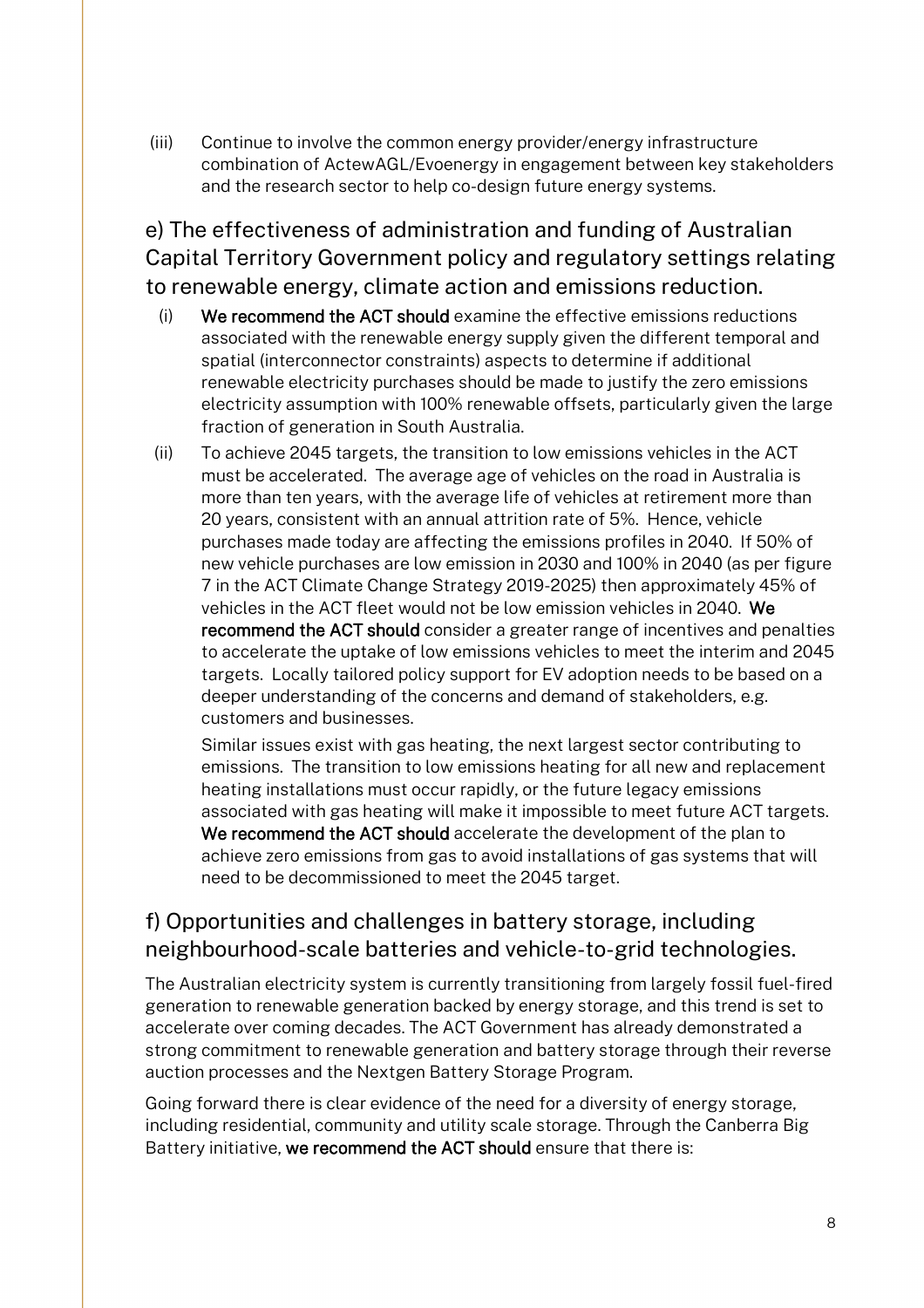- (i) Diverse uptake of battery storage (residential, community, and utility scale) within the ACT in order to support the broader energy transition;
- (ii) A strong focus on ensuring that battery storage is deployed to support positive outcomes for the ACT community which include economic, social, community and decarbonisation objectives;
- (iii) Recognition of the value and importance of supporting education and training initiatives around battery storage that can contribute to a thriving industry sector to install, maintain, operate, and recycles battery storage throughout its lifetime; and
- (iv) Recognition of the value of research and development related to battery storage that may lead to the development of new companies and capabilities related to the design, manufacturing, operation, market participation and recycling of battery storage.

Beyond stationary battery storage, it is important to recognise the value of adding additional energy storage capacity through electrifying our transportation sector. In particular, there is significant potential for electric vehicles (cars, buses and trucks) to contribute to energy reliability and energy security through their participation in markets for energy, ancillary and networks services. Collectively, these capabilities are referred to as vehicle to grid (V2G) capabilities and should be a key focus of the ways in which ACT Government can proceed to meet their ambitious decarbonisation goals over the decades ahead.

### g) Any other relevant matters.

- (i) A key to successful innovation policy is creating conditions attracting and retaining scientific, engineering and entrepreneurial talent. We recommend the ACT should develop a formalised 'mobility program for energy/climate professionals' that aims to overcome the barriers for staff of any organisation moving across to spend time in another organisation to collaborate on some broadly shared objective or project. The key obstacle to a mobility programme is that high-tech businesses are keen to retain personnel and avoid sharing knowhow. One advantage of Silicon Valley is that local companies voluntarily agree to waive restraint-of-trade provisions in employment contracts. Consequentially, talent moves between companies to the benefits of the region and all local businesses. We recommend the ACT should encourage local hightech enterprises (members of the regional mobility programme) to agree not to restrain energy/climate professionals from moving between the programme members within the ACT. In particular, ACT innovation funding should be preferentially directed to the members of the mobility programme.
- (ii) We recommend the ACT should promote cross-city learning and establish ACT as an international front-runner city in renewable energy and low emissions transition. Over 1000 cities in the world have joined the Climate Emergency Declaration, and more than 800 cities have set a time-bound, net-zero carbon goal. These cities have been and will be the hotbeds for technical, social, cultural and policy innovations towards renewable energy and zero emissions transition. In-depth case studies in the ACT and selected cities in other regions,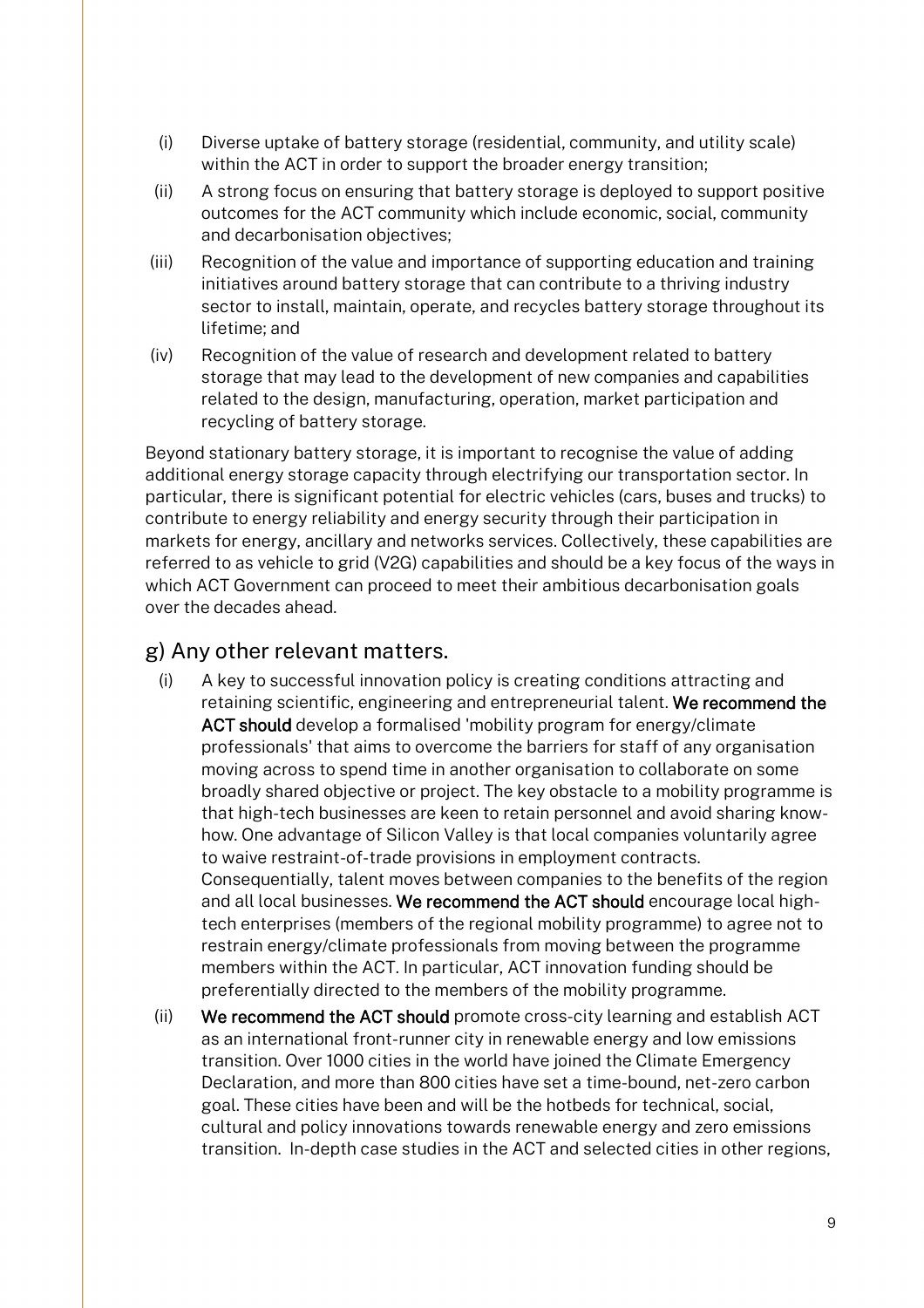comparative analysis, and benchmarking studies will provide important insights into ACT's policy design.

(iii) We recommend the ACT should boost research aiming at understanding stakeholder interest, perception and expectations towards renewable energy innovation and adoption. Non-government stakeholders such as research institutes, industries and communities are critical in building a national and global renewal energy innovation hub in the ACT. A supportive local policy environment may facilitate this process by orchestrating various players' efforts and assisting the innovations. A tailored policy framework for this goal requires integrating localised conditions in policymaking, such as ACT's economic and emission structure, and understanding stakeholders' diverse interests, benefits and expectations towards renewable energy innovation and adoption. Stakeholder analysis is a prerequisite for gaining such an in-depth understanding for policymaking<sup>[10](#page-9-0)</sup>. The stakeholder research can explore possible pathways that can facilitate the formation of actor networks in the ACT to support renewable innovations and industries.

<span id="page-9-0"></span><sup>&</sup>lt;sup>10</sup> Dodgson M (2014) Collaboration and innovation management. In: Dodgson M, Gann DM, Philips N (eds) The Oxford Handbook of Innovation, vol Chapter 23. Oxford University Press, Oxford, pp 462–48